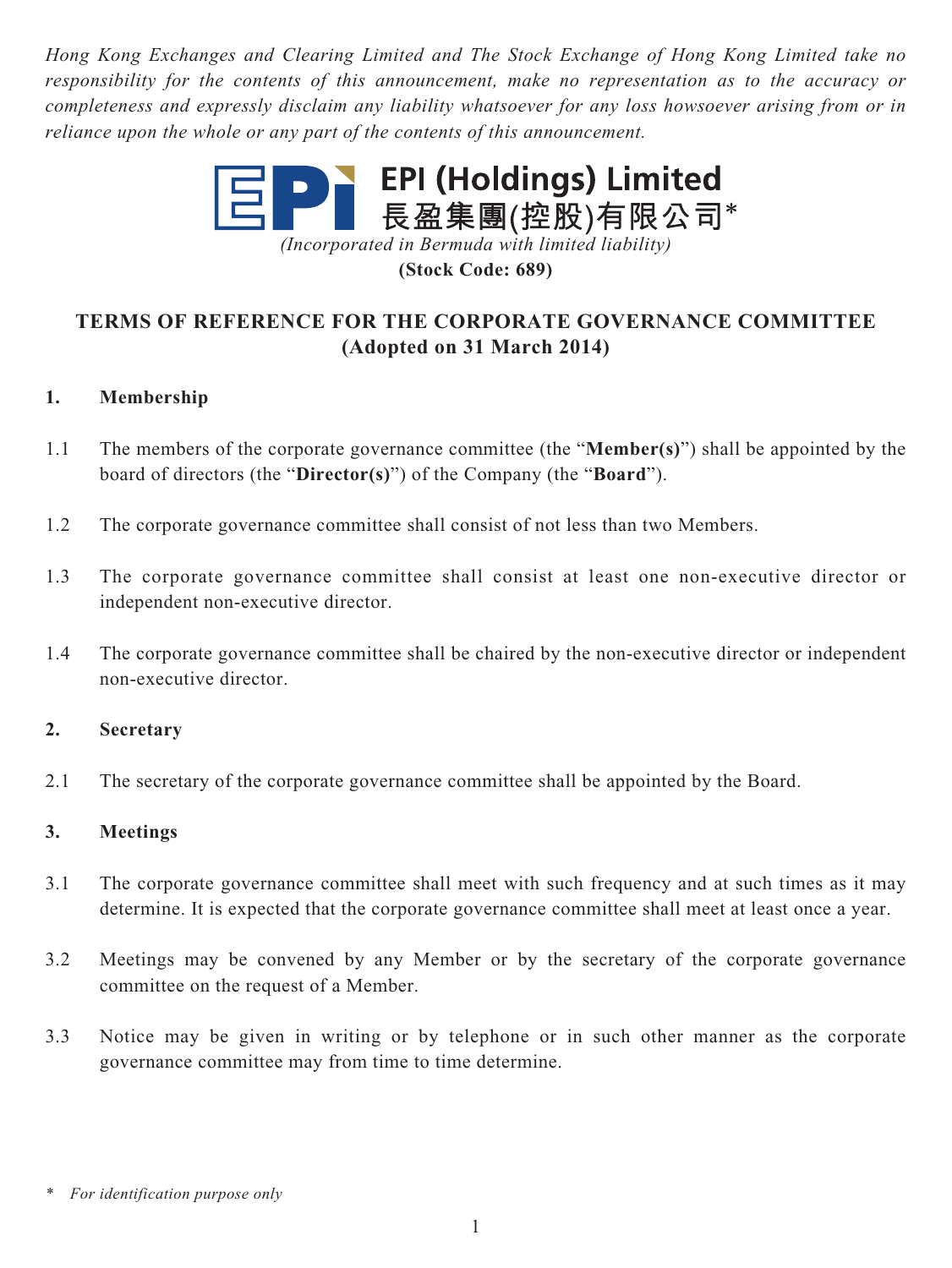- 3.4 The quorum for meetings shall be any two Members.
- 3.5 Meetings can be held in person, by telephone or by video conference. Members may participate in a meeting by means of a conference telephone or similar communication equipment by means of which all persons participating in the meeting are capable of hearing each other.
- 3.6 Resolutions of the corporate governance committee at any meetings shall be passed by a majority of votes of the Members present.
- 3.7 A resolution in writing signed by all the Members shall be as valid and effectual as if it had been passed at a meeting of the corporate governance committee duly convened and held.
- 3.8 Minutes shall be kept by the secretary of the corporate governance committee. Draft and final versions of minutes shall be circulated to all the Members for their comment and records respectively, in both cases within a reasonable period of time after the meeting. Such minutes shall be open for Directors' inspection.

# **4. Attendance at meetings**

- 4.1 The corporate governance committee may invite any Director, executive or other person to attend any meeting(s) of the corporate governance committee as it may from time to time consider desirable to assist the corporate governance committee in the attainment of its objective and discharge of responsibilities and powers.
- 4.2 Only Members are entitled to vote at the meetings.

# **5. Objective**

5.1 The corporate governance committee shall be responsible to the Board for stimulating corporate vitality, ensuring fair management, and increasing the transparency of management.

### **6. Authority**

- 6.1 The corporate governance committee is authorised by the Board to make full use of intermediary agencies for assisting their works at the Company's expense.
- 6.2 The corporate governance committee is authorised by the Board to obtain independent legal or other professional advice, at the Company's expense, if considered necessary to perform its duties.
- 6.3 The corporate governance committee shall be provided with sufficient resources to perform its duties.